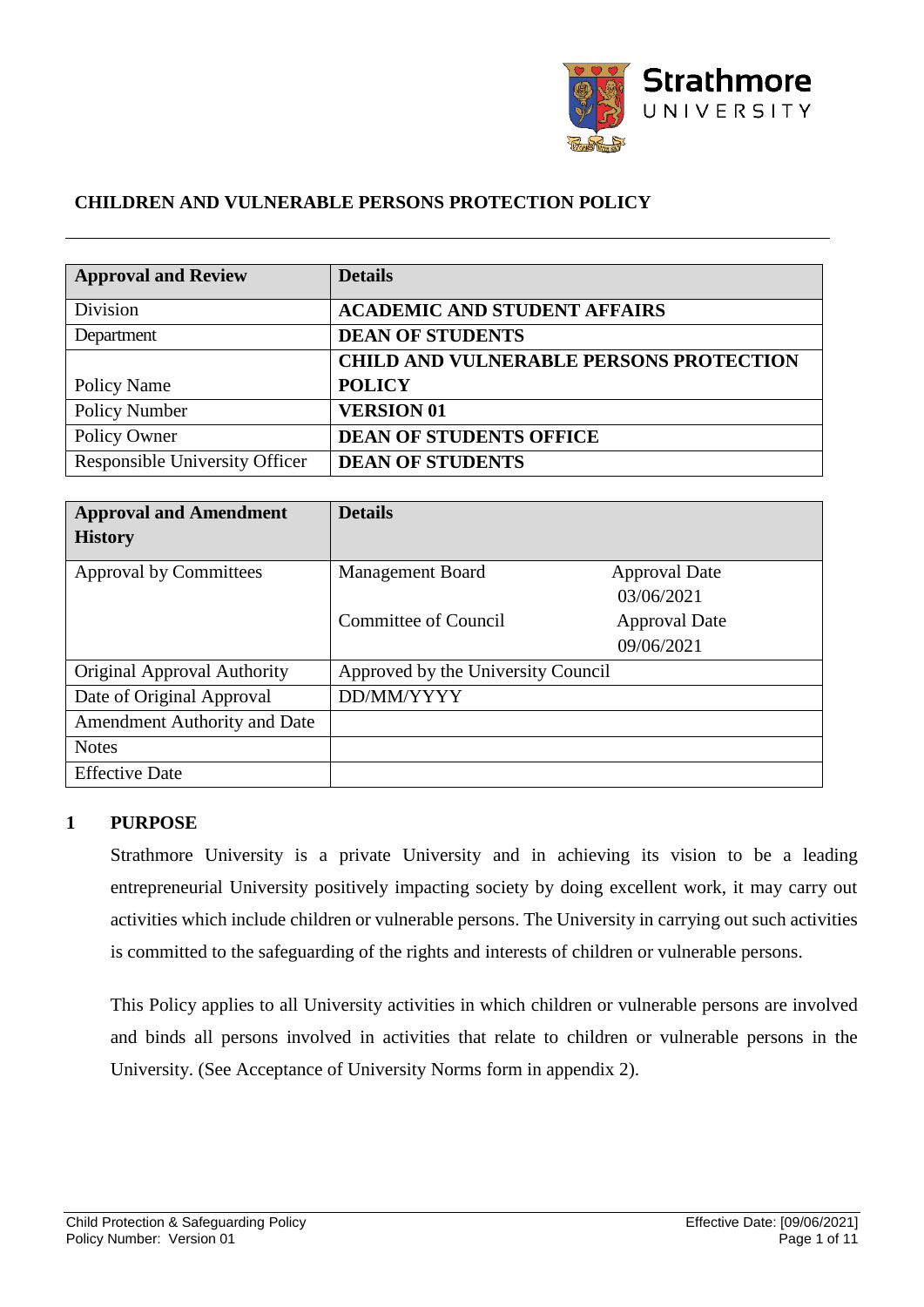## **2 SCOPE**

This Policy applies to all members of the University, its clients or customers, consultants, contractors, suppliers, workers and visitors (the Strathmore stakeholders) and governs the relationship between the University and its affiliate entities in the aspects of interacting or dealing with children or vulnerable persons in their official or other University related duties.

## **3 POLICY STATEMENT**

This Policy is meant to protect children or vulnerable persons who receive Strathmore University's services from harm and exploitation. It is also meant to provide University members and the Strathmore stakeholders with the overarching principles that guide its approach to child protection and safeguarding of vulnerable persons.

## **4 DEFINITIONS AND ABBREVIATIONS**

In this Policy, unless the context otherwise requires:

**"Abuse"** includes harassment, physical, sexual, psychological and mental injury.

**"Alumni"** means former students of Strathmore University, the former Kianda College and Strathmore College, who completed an approved programme of study and qualified for the award of a degree, diploma or certificate.

**"Child/ Children"** any person under the age of eighteen (18) years.

**"Dean"** refers to the Dean of students.

**"The University"** refers to Strathmore University.

**"Community Service Centre"** or CSC means a department in the University that organizes outreach activities in line with the University's pillar on service to society.

**"Harassment"** shall mean any physical or oral abuse, violence or inappropriate action of a sexual nature.

**"University Student"** refers to a student of Strathmore University as stipulated in the University Statues, Regulations and Guidelines.

**"Volunteers, Tutors or Mentors"** generally refer to University Students, Alumni, Faculty or Staff of the University who dedicate some time to these outreach activities for free out of generosity and interest for the well-being of those we try to help with our activities.

**"Vulnerable person"** means a person with an intellectual disability as protected by Persons with Disability Act No. 14 of 2003 and the Mental Health Act, 1991 which inhibits the person's ability to understand or to resist harassment. Reference to children in this Policy also applies to vulnerable people as may be applicable.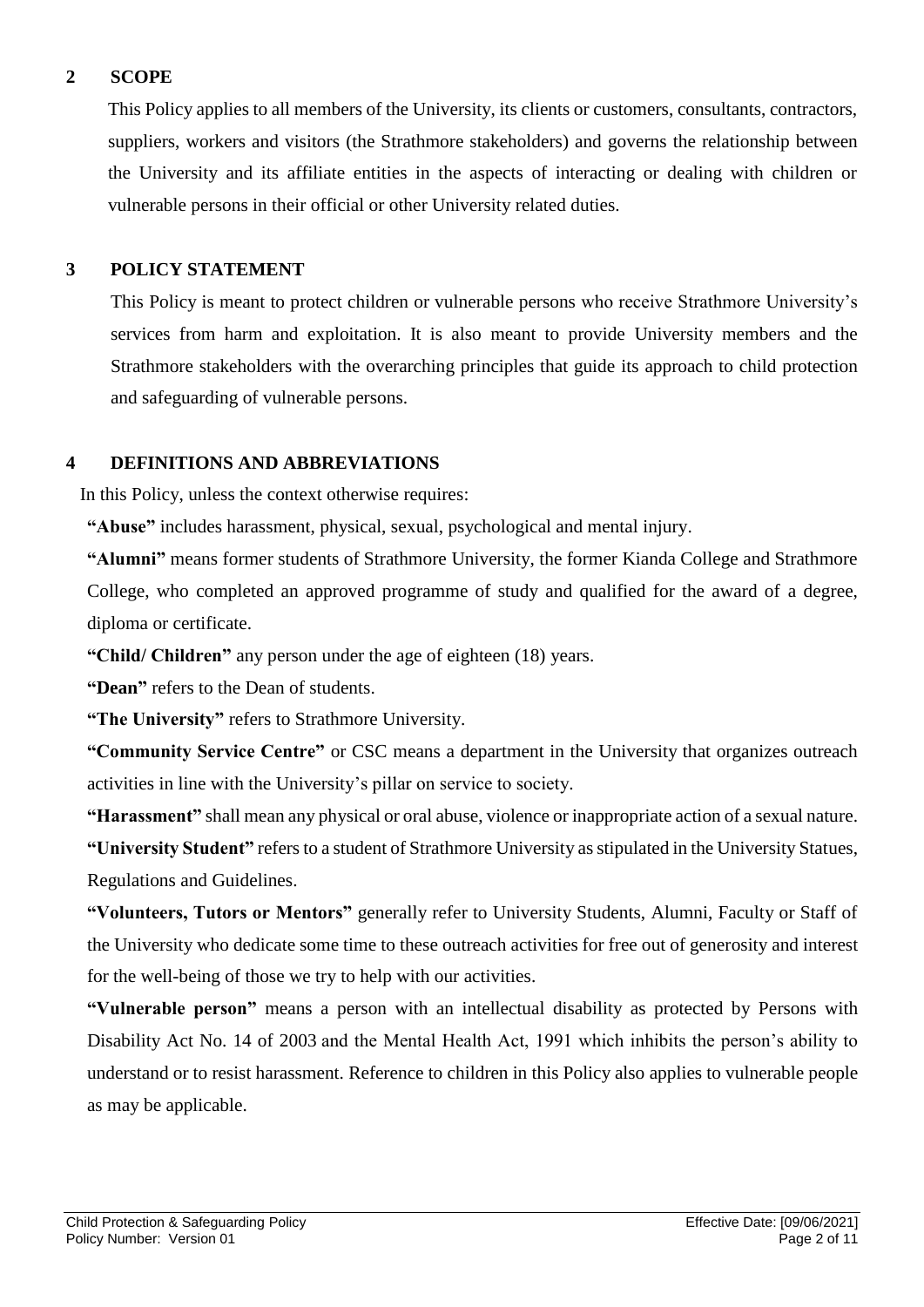This Policy will be read and interpreted together with the relevant prevailing laws, the University Statutes, regulation, policies and guidelines and their interpretation shall be that which promotes the Mission and Core Values of the University.

# **5 GUIDING PRINCIPLES**

The overriding principle in this Policy is the best interest of a child and where applicable, vulnerable persons.

However, the following principles supplement the overriding principle:

- a) All children or vulnerable persons shall be treated equally and protected from abuse and exploitation.
- b) Every person interacting with the University shall be expected to support the care and protection of children.
- c) The above requirements extend to those individuals or organisations who are associated with the University. Therefore, every person working for or associated with the University's work must be aware of the fact that they are bound by the provisions of this Policy.

# **6 POLICY STANDARDS AND PROCEDURES**

# **6.1 Dealings and interactions with children or vulnerable persons**

- a) Every University student being onboarded onto the any activity or program dealing with children and vulnerable persons shall be subjected to an interview and the selected students shall sign the prescribed form(s) annexed to this Agreement.
- b) The Dean of Students/Director Community Service Centre or other relevant University official in charge of a program that affects children or vulnerable persons will periodically conduct induction and training sessions whose topics will include the protection of children or vulnerable persons especially at the beginning of any new engagement of a member of the University or the Strathmore stakeholders in respect of the activity or program.
- c) Parents are the main educators of their children. The University activities or programs rely on Parents for the accomplishment of the program's formative and academic objectives. Therefore, all mentors or trainers will make an effort to avail themselves for official meetings with the parents of the child or vulnerable person involved in various programs as may be required from time to time.
- d) The University shall endeavour to protect all personal data of the children or vulnerable persons involved in activities or programs in line with the University Statutes, Regulations and Policies on privacy and data protection.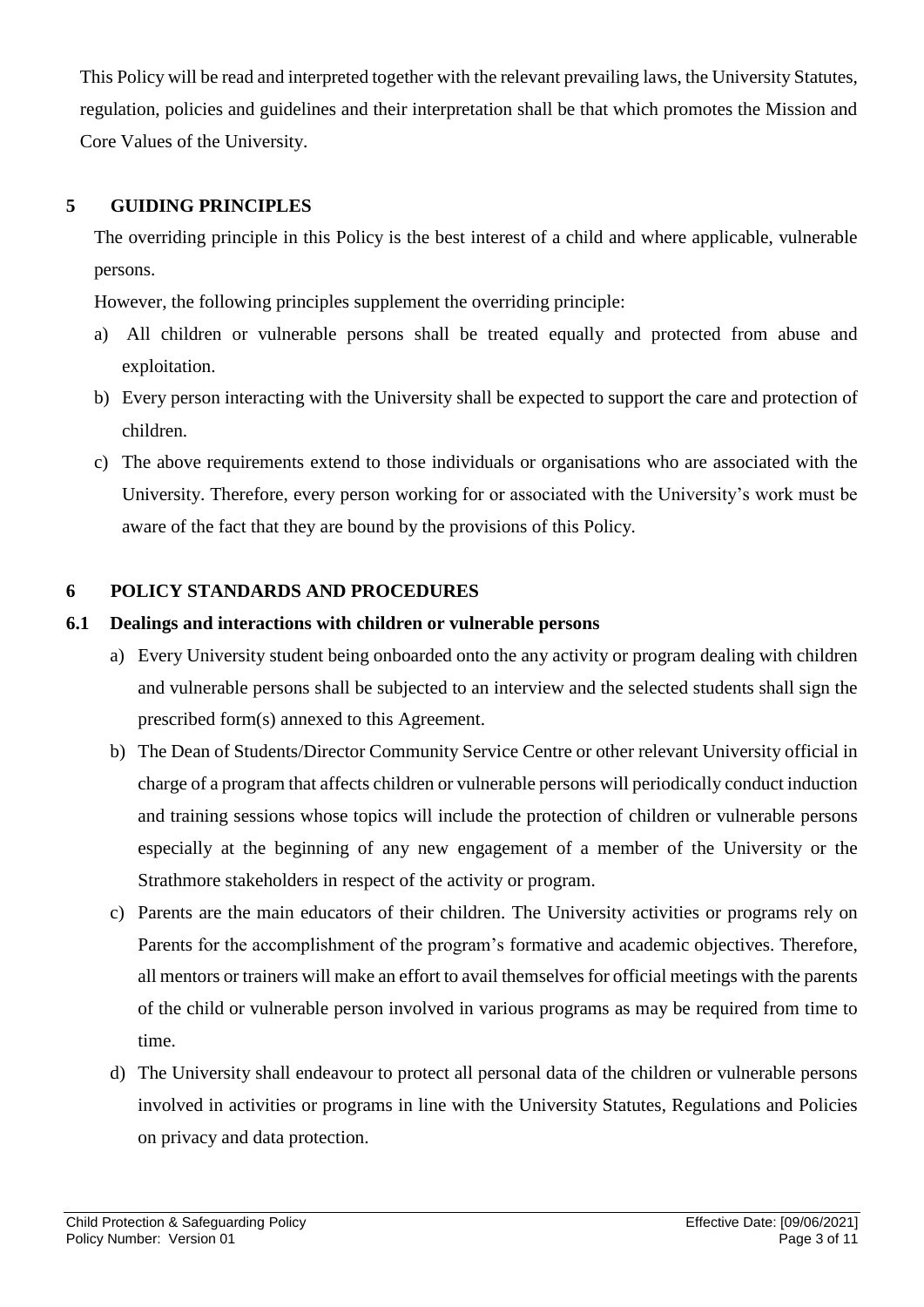- e) Mentors, volunteers, tutors and staff shall not display symbols, emblems or actions that promote violence, other inappropriate behaviour or degrade the dignity of persons.
- f) In all activities involving children or vulnerable persons, the consumption of drugs, alcohol, tobacco and other substances harmful to health will be avoided. Hygienic standards will be observed in relation to the handling of food in the preparation of meals as required by the University policies on the same.
- g) All activities involving children or vulnerable persons shall comply with the standard safety provisions of the University.
- h) All activities involving children or vulnerable persons will be taken care of by at least two mentors who are adults, one of whom shall be a University staff member.
- i) No activities involving children or vulnerable persons will entail a level of difficulty beyond that which is reasonable. When undertaking certain activities such as sports or trips that may pose a higher risk, express authorization of the parents must be obtained prior to the activity.
- j) The Dean of Students/Director Community Service Centre or other relevant University official involved in an activity will take care of road safety and will carefully designate those who drive the vehicles that are used for the transportation of children or vulnerable persons. An adult will not travel by car alone with a child or vulnerable person, unless he has the explicit consent of the parents and, even so, this will be in exceptional circumstances and will the approval of The Dean of Students/Director Community Service Centre or other relevant University official.
- k) Quick and firm action will be taken in situations of possible misconduct including inappropriate behaviour and harassment or abuse, whether physical or mental, oral or written. Children or vulnerable persons will be encouraged to respect each other and to avoid fighting, insults, or any other action that may lead some to feel offended, even if the facts are presented as a joke. All instances involving allegations against a University member or person who is a stakeholders shall be investigated and acted upon without undue delays.
- l) In dealing with children or vulnerable persons and their families all persons will keep in mind the following practices which are aimed at ensuring respect for persons and the appropriate interaction between children and adults:
	- i. A University member or person who is a stakeholders should not be alone with a child or vulnerable person in an isolated place.
	- ii. The children or vulnerable persons will be encouraged to practise modesty as a sign of respect for others and for themselves.
	- iii. There should be no inappropriate manifestation of affection between the University member or person who is a stakeholders and Children or vulnerable persons or any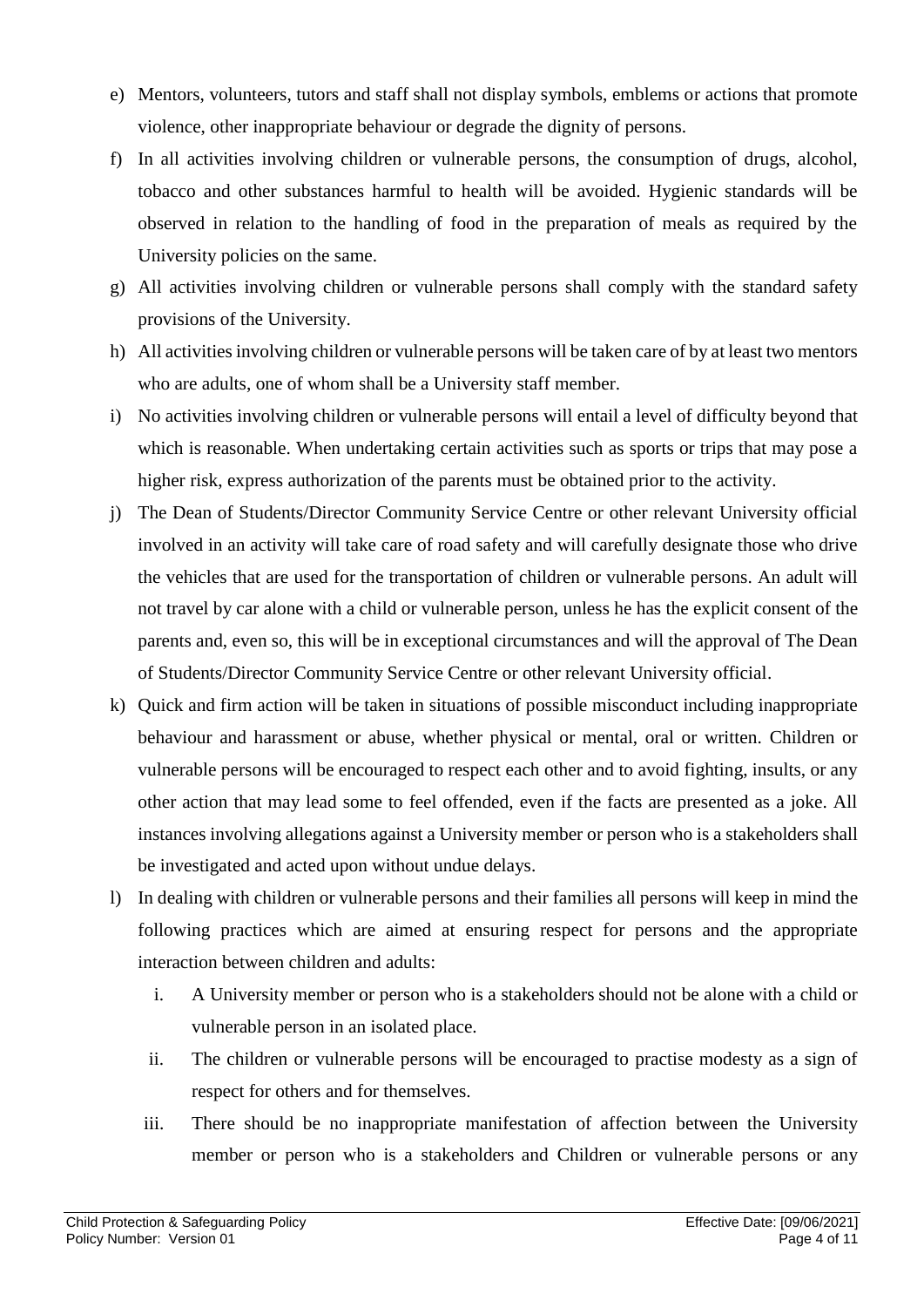manifestation that could be interpreted as favouritism or partiality towards a particular child or vulnerable persons.

- iv. University member or person who is a stakeholders attend to a student alone, they must do it in a place in full view of others. If they use a room, it must have a glass door or, if not, the door will be left open.
- m) In the event of possible harassment, abuse or mistreatment of a child or vulnerable person, prudent, clear, quick and decisive action shall be taken in accordance with the specified procedures.
- n) The University member or person who is a stakeholders should refrain from accepting individual personal gifts from the families of the students and report all such instances to the Dean of Students/Director Community Service Centre or other relevant University official in charge of a program that affects children or vulnerable persons.
- o) This Policy shall be made available to and observed by all those involved in the activities involving children or vulnerable persons. This Policy contains a simplified complaint handling flow chart available as Appendix 3.
- p) It is the responsibility of the CSC Director (for CSC activities) and Dean of Students or relevant Head of Department to ensure that all such persons from the University read this policy and sign a note stating that they have done so and commit themselves to fulfil them prior to any activity involving children or vulnerable persons (see Appendix 1).

# **6.2 Misconduct or inappropriate behaviour**

# **6.2.1 Introduction**

- a) After the preliminary reporting procedures have been completed, all Complaints or information regarding alleged misconduct or inappropriate behaviour or harassment or abuse of children or vulnerable persons by a university member or stakeholders, staff or student will be delat with in accordance to the Disciplinary and Sexual Harassment Policies and Procedures of the University or any other appropriate policy or procedure as maybe determined by the Management Board
- b) Reporting the incident to the University or investigation by the University into claims that this Policy or the University Statutes, Regulations, Policies and Procedures have been violated does not bar the University or persons concerned from reporting the matter to Government Authorities as required by law. Conversely any legal action taken by Government Authorities does not bar the University from taking action in respect of claims unless the Law prohibits the University from taking action in respect of such claims.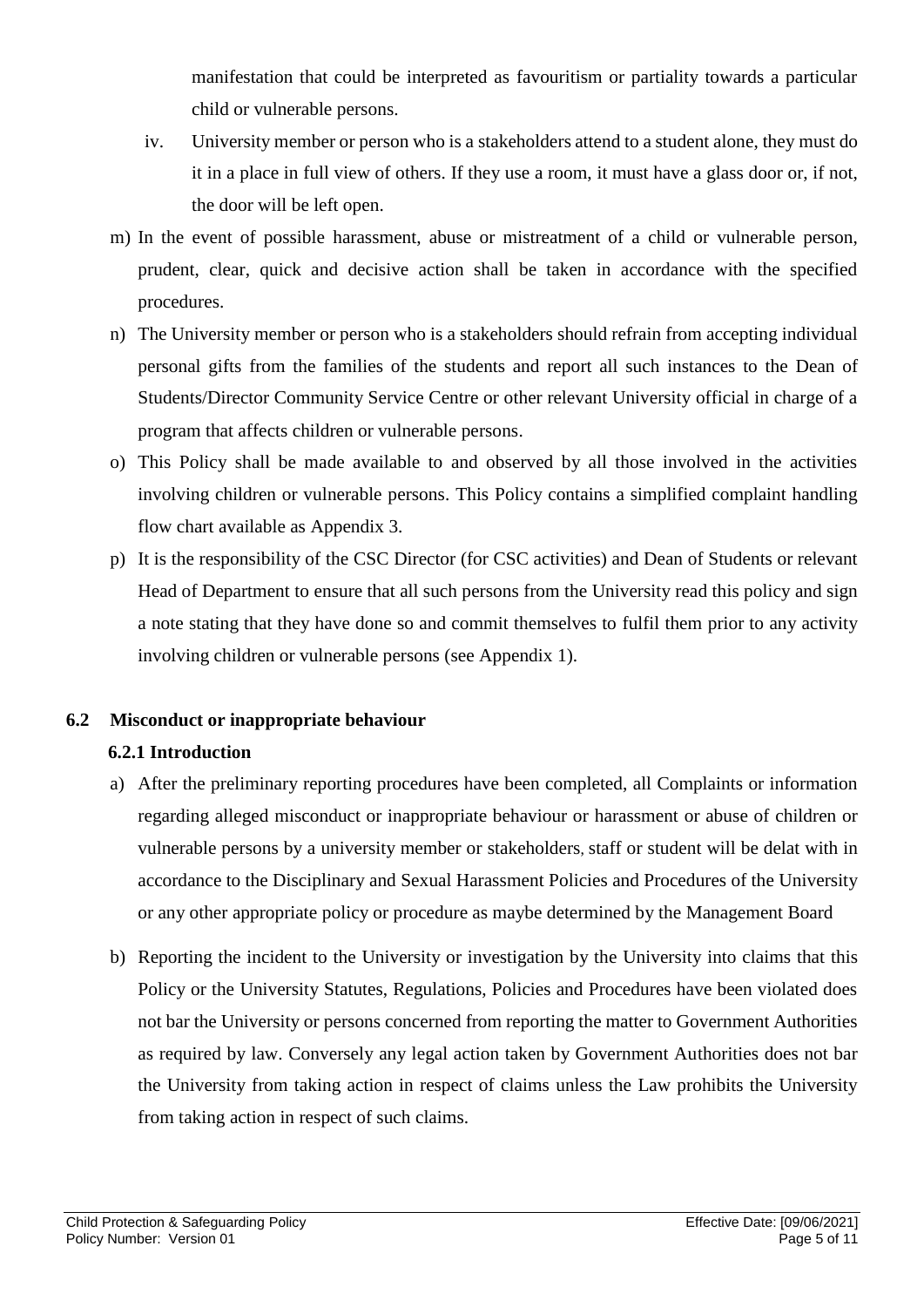#### **6.2.2 Reporting procedures**

- a) Any aggrieved child or vulnerable person either directly or through their parent or guardian shall report the matter to the University through Dean of Students/Director Community Service Centre or other relevant University official. Should the child or vulnerable persons report in person, their parents have to be informed about the report as soon as practicably possible. If the abuse has been perpetrated by the through Dean of Students/Director Community Service Centre or other relevant University official in charge of a program involving children or vulnerable persons, the student or parent may report it to the Corporate and Legal Affairs Office (CLA).
- b) Reporting within the University shall be done through the standard form annexed to this policy which should identify the type of abuse and give descriptive statements on the same.
- c) Upon receipt of the complaint, the relevant authority shall conduct its own investigations into the matter and if it is established that:

# **The abuse occurred**

The matter shall be reported to the Police while the university member or stakeholders shall be referred for disciplinary action under the Staff or Students Disciplinary Procedures or other appropriate procedure as determined by the Management Board. Should the perpetrator be another child or vulnerable person, the child or vulnerable person shall be expelled or suspend from the program or be subject to any other punishment that is deemed fit by the relevant committee dealing with the matter. Further to this, the matter shall be reported to the parents and may also be reported to the school or other institution that the child or vulnerable person if from for that institution to take appropriate further action.

# **The abuse did not occur**

The victims and their parents (and alleged perpetrator – if a fellow child or vulnerable person) shall be informed of the findings of the report and the Dean of Students/Director Community Service Centre or other relevant University official shall implement the recommendations of the report.

 If the alleged perpetrator who has been cleared or wrongdoing is a member of the University or stakeholders of the University reserves the right to if such a person will continue with the dispensation of their duties under the program, be reshuffled to a different program or duties or be given a break for a period of time or indefinitely or other action as may be deemed fit by the University.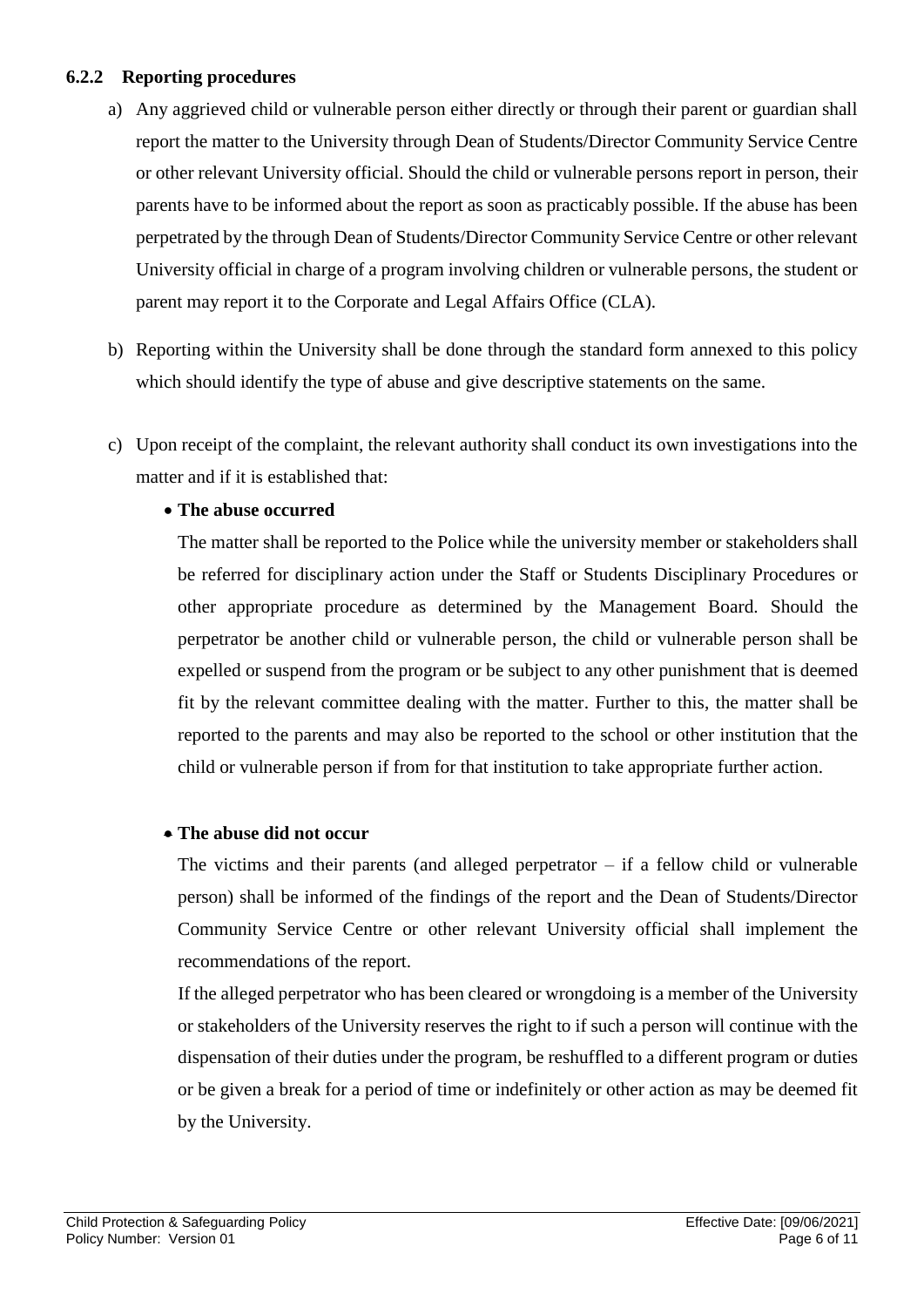#### **6.2.3 Post-reporting procedures**

- a) After the conclusion of such reporting and findings, the Dean of Students/Director Community Service Centre or other relevant University official shall ensure that a register of all harassment issues is kept and is presented to the Strathmore University Management Board on a quarterly basis.
- b) The Dean of Students shall ensure that all victims of the misconduct or unfounded accusation receive counselling and advise after the internal investigation.
- c) Any student who is expelled on an accusation of sexual harassment shall not be issued with any certificate or letter of recognition of having attended any CSC- or other programs of the Unievristy. Similarly, any staff member who has been reprimanded on account of violation of this Policy may be terminated subject to the prevailing laws and disciplinary policies of the Unievristy.

# **7 RELATED LEGISLATION AND DOCUMENTS**

- a) Constitution of Kenya, 2010;
- b) Children Act, 2001;
- c) Mental Health Act, 1991;
- d) Persons with Disability Act No. 14 of 2003;
- e) Any other relevant legislation, regulation or government directives;
- f) Strathmore University Statutes, 2019;
- g) Strathmore University Regulations, 2019; and
- h) Any other relevant Policy, Rules or guidelines duly approved by the University.

# **8 TRAINING AND ASSESSMENT**

All University staff and students shall undergo adequate continuous or preliminary training to enable them comply with this Policy. Periodical assessments will also be conducted to establish the level of compliance and improve on University practice in relation to child protection.

# **9 REVIEW AND UPDATES**

- **9.1** The University may adopt any Guidelines, Procedures or other additional rules to supplement and compliment this Policy.
- **9.2** This Policy shall be reviewed every three (3) years. However, it may be reviewed at any time before the three years subject to the direction of the Strathmore University Management Board.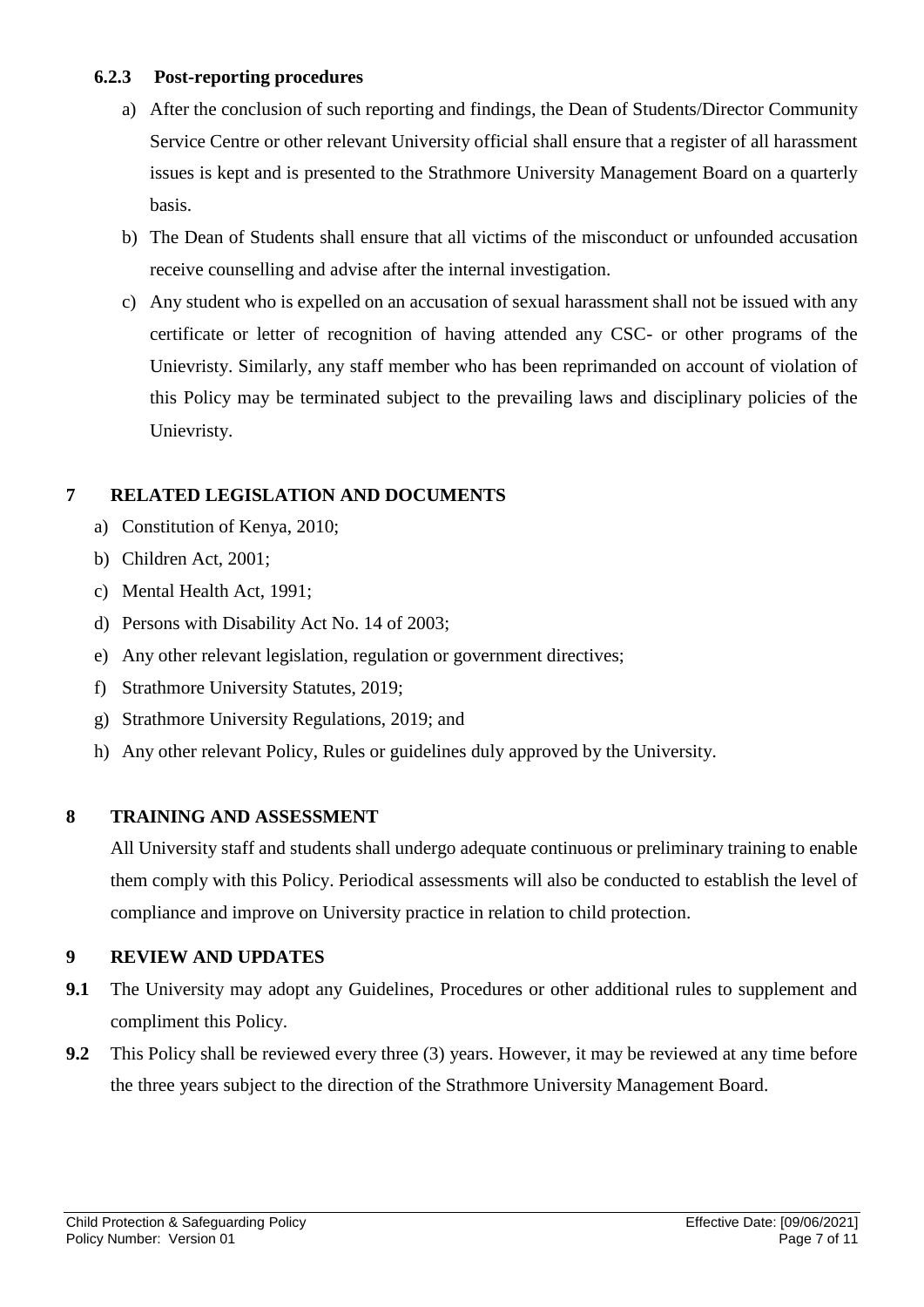# **10 APPENDIX**

Appendix 1: Confidentiality Commitment

Appendix 2: Acceptance of University Norms

Appendix 3: Complaint Handling Flow Chart

# **APPENDIX 1 CONFIDENTIALITY COMMITMENT**

I, \_\_\_\_\_\_\_\_\_\_\_\_\_\_\_\_\_\_\_\_\_\_\_, with ID/Passport number \_\_\_\_\_\_\_\_\_\_\_\_, P.O. Box extending a same of Volunteer/ Tutor/Staff of Strathmore University in the ………………. (e.g Macheo) program commit myself to:

- 1. Keeping the due professional secret of all the information accessed during the time I exercise the competences given in the present job; except in the case the laws of the country require otherwise.
- 2. Using the above-referred information according to the professional role performed in the University particularly the ………………. program and not with any other purpose.
- 3. Dealing with any personal data in the most diligent manner and confidentiality
- 4. Fulfil the above commitments even after the work contract is terminated.

And in order to effect it I sign this undertaking

Signature  $\Box$ 

Date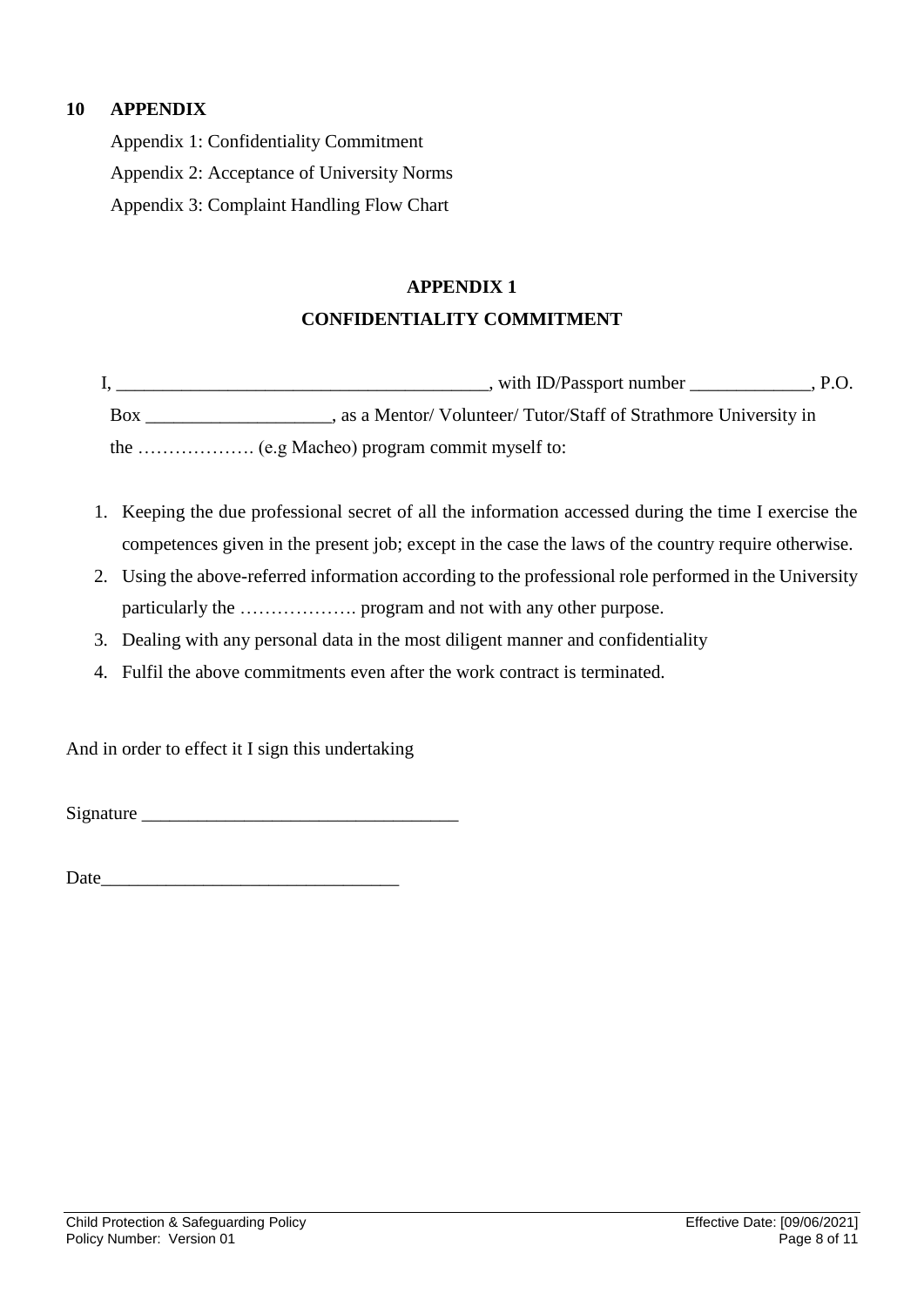#### **APPENDIX 2**

## **ACCEPTANCE OF THE UNIVERSITY NORMS**

|          | , with ID/Passport number                  |
|----------|--------------------------------------------|
| P.O. Box | , as part of the staff and/or volunteer of |
|          |                                            |

As a member of the staff and/or a volunteer in the ………….. program, I have been informed of and I know the principles and purposes that guide the educational work of Strathmore University, the policy that regulate the relationships between the staff, the families and the students, as well as the other norms of the institution and the laws of Kenya, which I firmly accept and respect, committing myself to observe them in the fulfilment of my professional or volunteer tasks and any other activities related to it, even outside the premises of the University.

I also affirm that I have received a copy of the Child Protection and Safeguarding Policy, I have read through it and accept to be bound by its provisions

For the record, I sign this declaration and commitment

 $Date$   $\qquad \qquad$ 

\_\_\_\_\_\_\_\_\_\_\_\_\_\_\_\_\_\_\_\_\_\_\_\_\_\_\_\_\_\_\_\_\_\_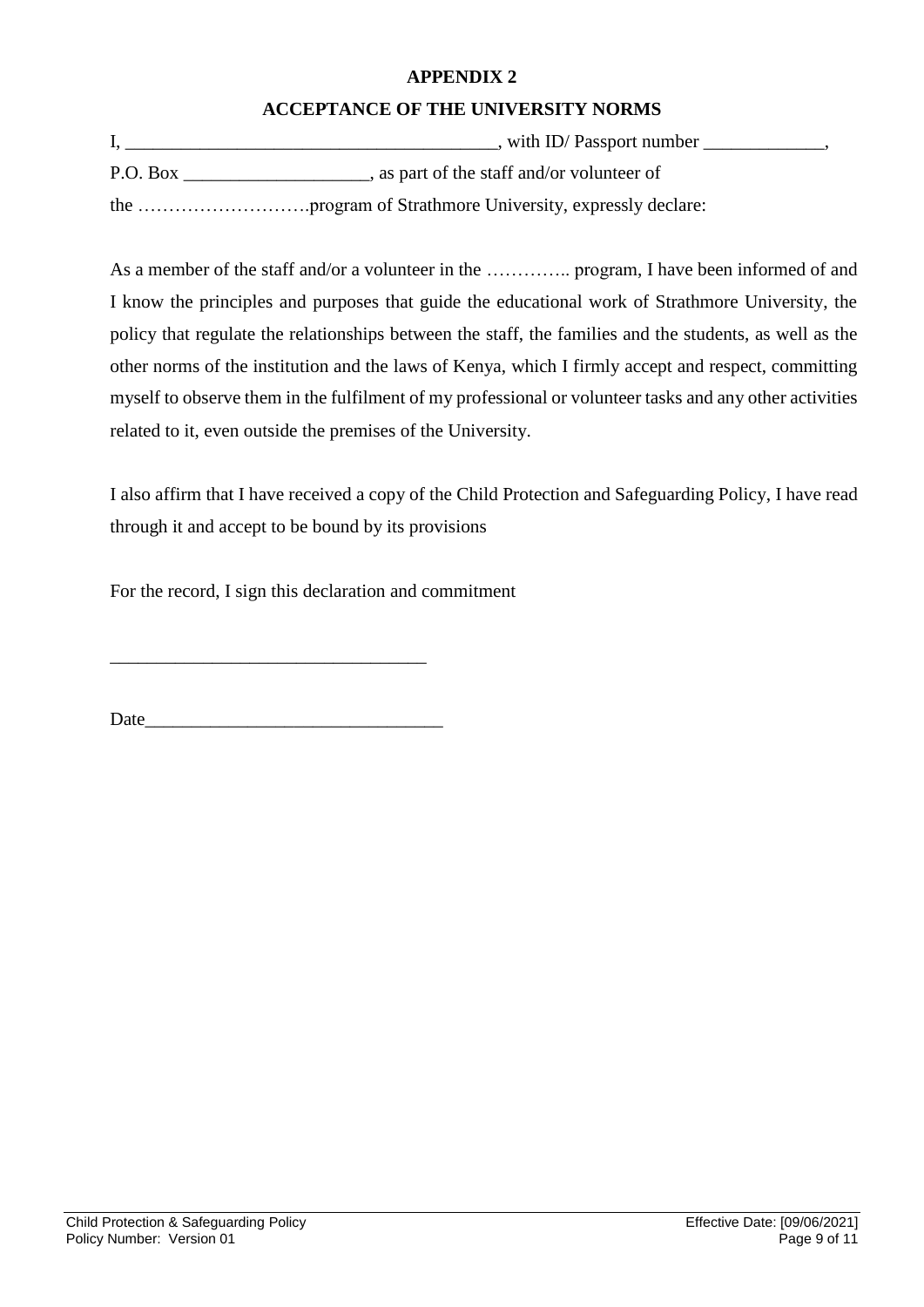